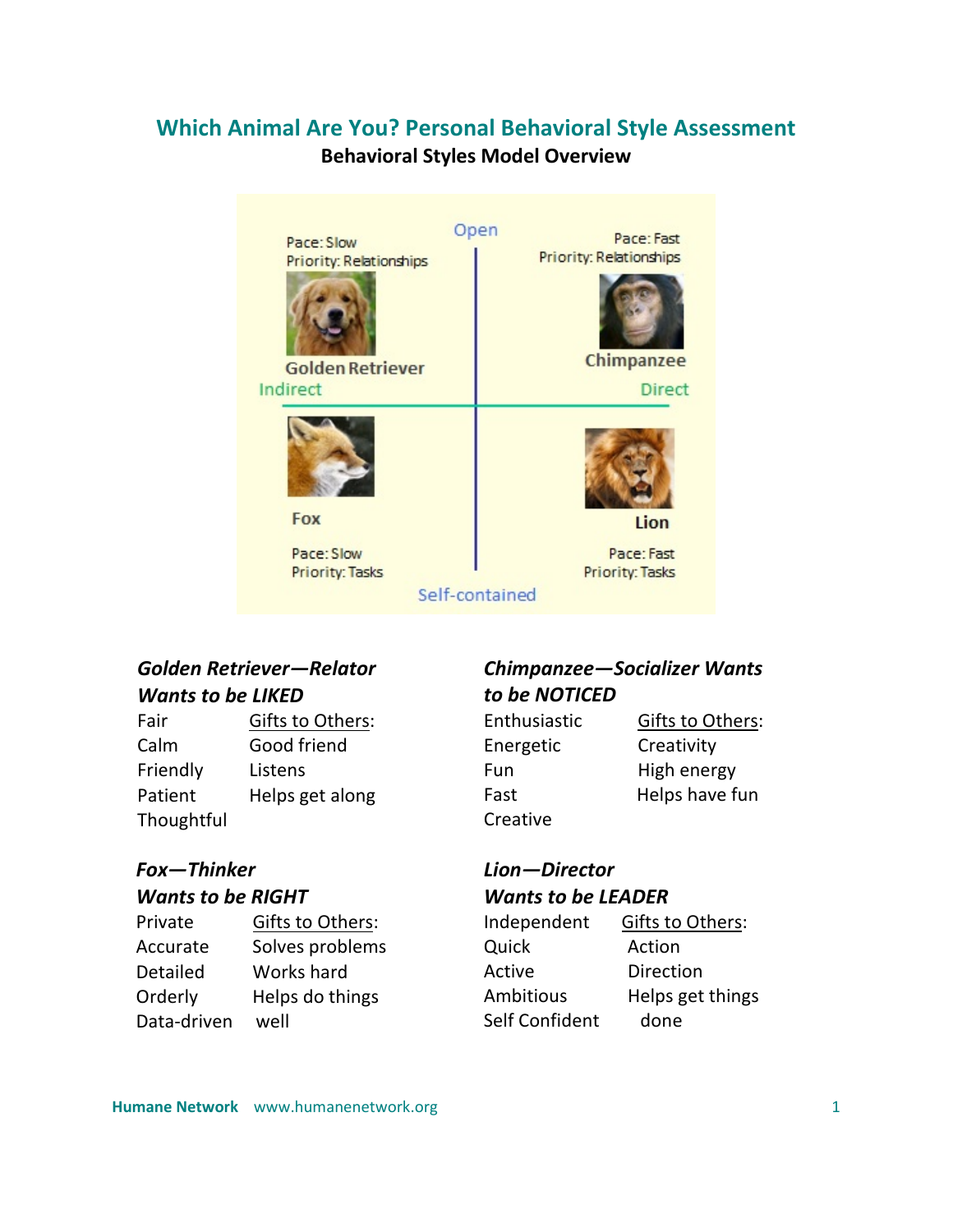## **Behavioral Styles' BLIND-SPOTS and TURN-OFFS**

These are lists of behaviors that individuals of each behavioral style tend to exhibit, sometimes without realizing it or without understanding of how they may be perceived by others.

#### **Golden Retriever***—Relator Style*

- Spend too much time talking about the past
- Oversimplify, forget to cite facts
- Rely too much on your personality and not on data
- Tell too many stories
- Take too long to get to the main point
- Avoid bring up unpleasant facts
- Spend too much time on the phone
- Distort things without meaning to
- Romanticize relationships (see others as friends who are not)
- Overreact or use self-pity as a crutch
- Hold a grudge

### **Fox***—Thinker Style*

- Over-explain
- Be too non-committal
- Use a monotone voice
- Don't use feelings enough, lack affect
- Appear pedantic
- Asking too many questions
- Want to organize in too rigid a fashion
- Give more background info than people want
- Assume others are as interested in technical subjects as you are
- Be overly formal in the way you do things (at least with others)

#### **Chimpanzee***—Socializer Style*

- Be scattered in comments, jumping around too much
- Raise too many issues
- Appear ego-centered
- Too lengthy
- Appear rigid
- Appear too judgmental
- Appear condescending
- Be too abstract
- Concentrate too much on the concept and not on the "how"
- Don't really "close" leave issues dangling, unresolved

#### **Lion***—Director Style*

- Try to resolve things too quickly
- Don't ask enough questions
- Command
- Don't take time to learn objections from others
- Come on too strong overwhelm others
- Be so sure of yourself that you sound arrogant
- Insist that others agree with you
- Talk too fast
- Raise your voice or interrupt
- Overly competitive, view things as win/lose
- Be proud to a fault